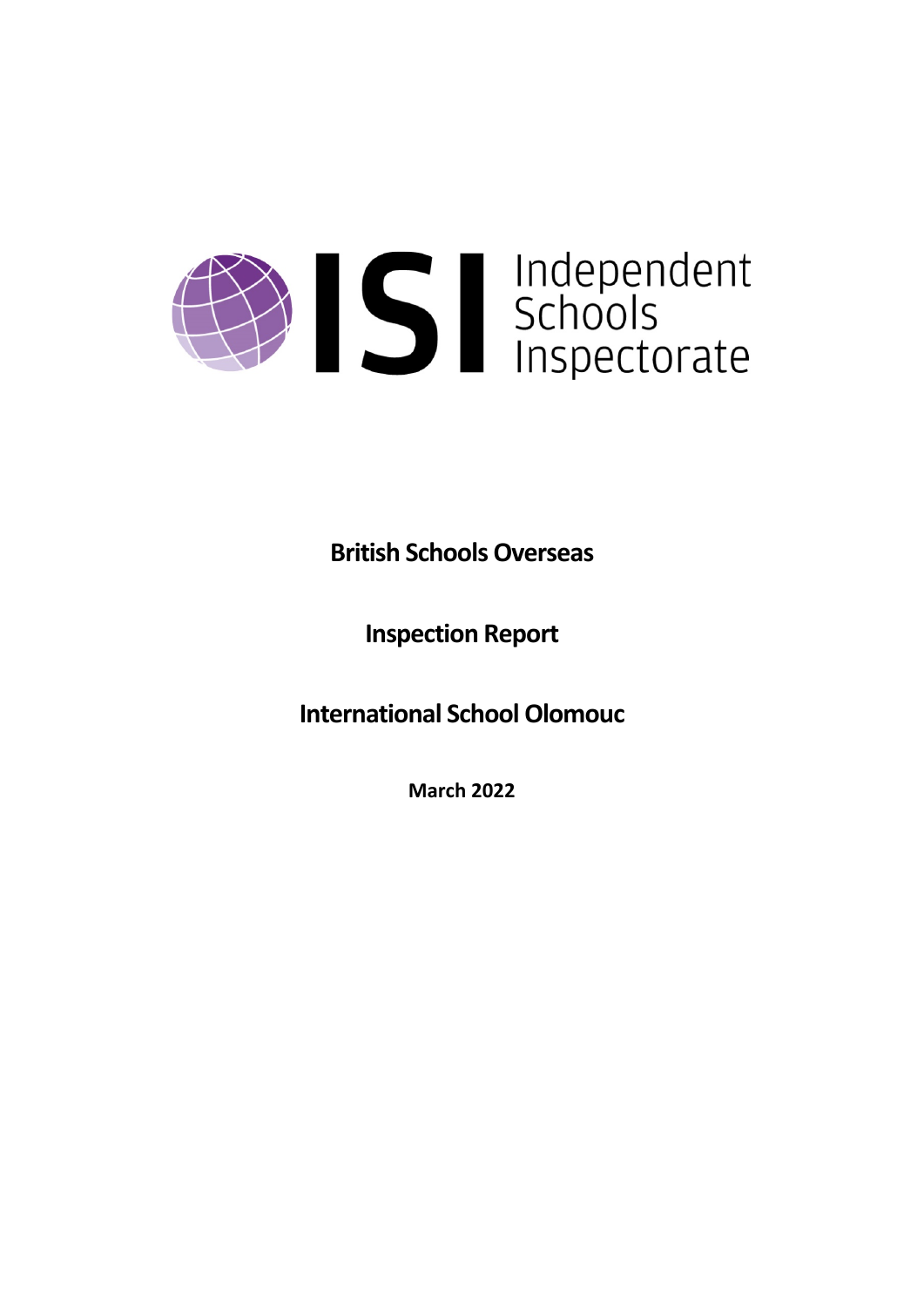**Contents** 2

# **Contents**

| <b>School's Details</b> |                                                                      |                         |
|-------------------------|----------------------------------------------------------------------|-------------------------|
| 1.                      | <b>Background Information</b>                                        | 4                       |
|                         | <b>About the school</b>                                              | 4                       |
|                         | What the school seeks to do                                          | 4                       |
|                         | About the pupils                                                     | 4                       |
| 2.                      | <b>Inspection of Standards for British Schools Overseas</b>          | 5                       |
|                         | <b>Preface</b>                                                       | 5                       |
|                         | <b>Key findings</b>                                                  | 6                       |
|                         | Part 1 - Quality of education provided                               | 6                       |
|                         | Part 2 – Spiritual, moral, social and cultural development of pupils | $\overline{\mathbf{z}}$ |
|                         | Part 3 - Welfare, health and safety of pupils                        | $\overline{\mathbf{z}}$ |
|                         | Part 4 – Suitability of staff, supply staff, and proprietors         | 8                       |
|                         | Part 5 – Premises of and accommodation at schools                    | 8                       |
|                         | Part 6 – Provision of information                                    | 9                       |
|                         | Part 7 - Manner in which complaints are handled                      | 9                       |
|                         | Part 8 - Quality of leadership in and management of schools          | 9                       |
| З.                      | <b>Inspection Evidence</b>                                           | 10                      |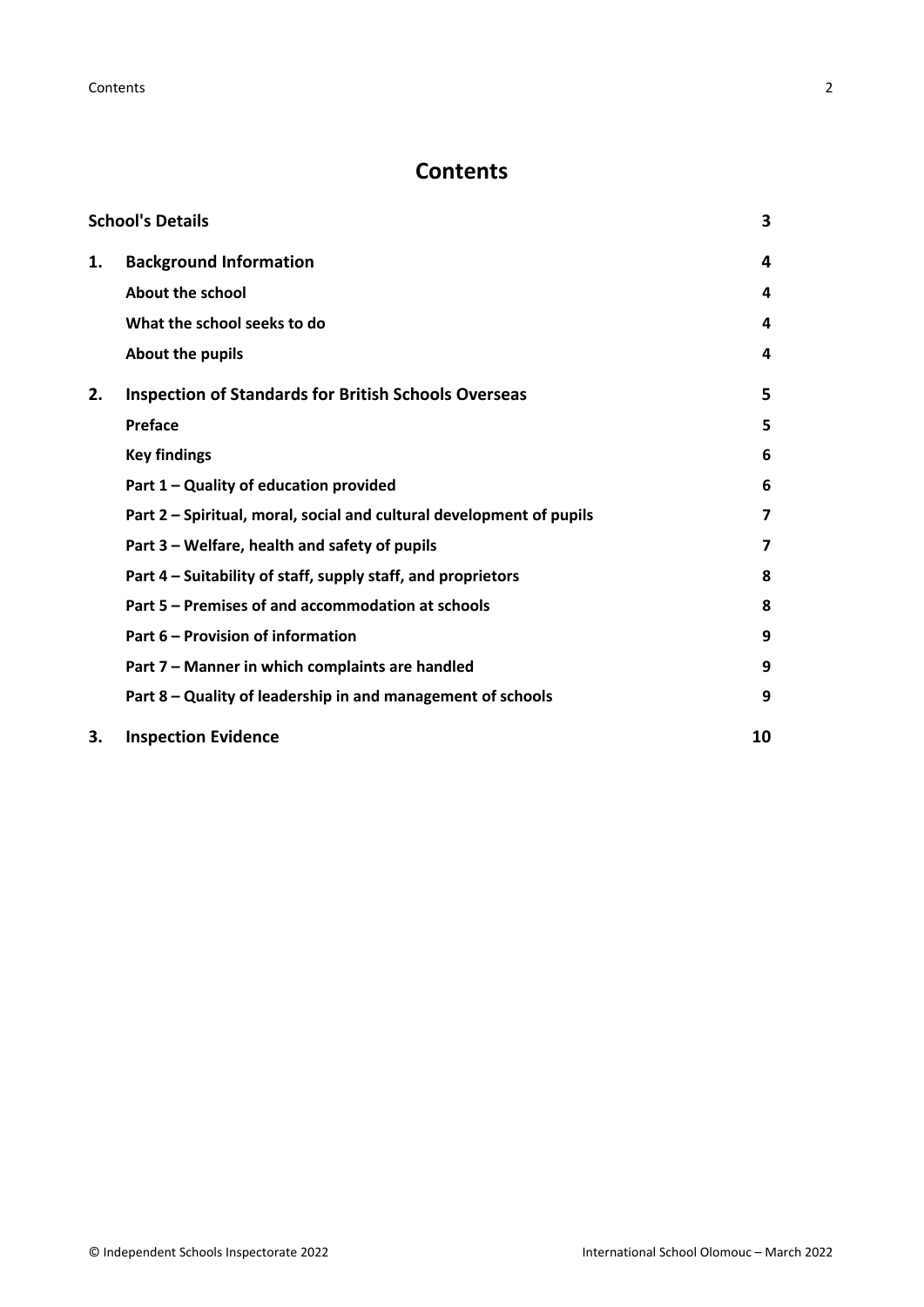| <b>School</b>             | <b>International School Olomouc</b>                     |
|---------------------------|---------------------------------------------------------|
| <b>Address</b>            | Česko Britská Mezinárodní škola a Mateřská škola s.r.o. |
|                           | Sokolovská 76/6                                         |
|                           | 779 00 Olomouc                                          |
|                           | Czech Republic                                          |
| Telephone number          | +420 702 183 877                                        |
| <b>Email address</b>      | info@ischool.cz                                         |
| Head of primary/secondary | Mgr Eva Pluskalová                                      |
| <b>Head of pre-school</b> | Markéta Pospíšilová Musiolová                           |
| <b>Proprietors</b>        | Mr Petr Pospíšil and Ing Daniel Fusek                   |
| Age range                 | 3 to 16                                                 |
| Number of pupils on roll  | 116                                                     |
|                           | Pre-school<br>28<br><b>Juniors</b><br>71                |

**Inspection dates** 10 to 11 March 2022

Seniors 17

# <span id="page-2-0"></span>**School's Details**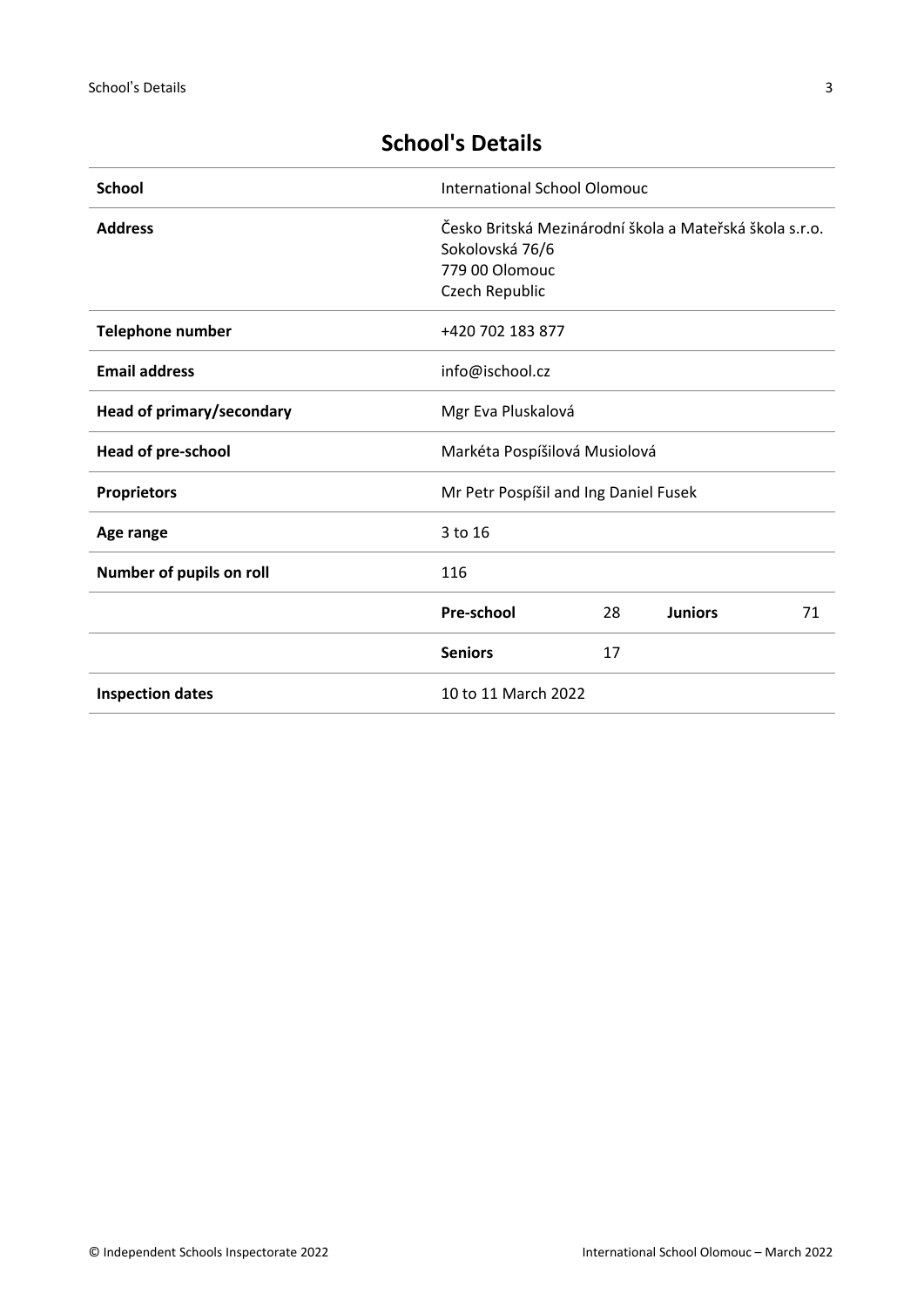# <span id="page-3-0"></span>**1. Background Information**

# <span id="page-3-1"></span>**About the school**

1.1 The International School Olomouc is an independent co-educational day school. The school is a limited liability company which is jointly owned by two proprietors who maintain oversight of the school's day-to-day operation. The school was founded in 2008 and moved to its present location on the northeastern side of central Olomouc in September 2016. The pre-school moved to the same campus in May 2018. A nursery section opened within the pre-school building in 2018. The whole school is now housed in one single-storey building, owned by the company. The school provides a British international education taught in English as well as a Czech programme based on elements of the Czech national curriculum.

# <span id="page-3-2"></span>**What the school seeks to do**

1.2 The school's primary focus is to provide a broad and balanced education from Nursery to Year 11 in a family environment where everybody feels safe and where the potential of every single child can flourish. It aims to cultivate pupils' appreciation for and enjoyment of learning so that education becomes a life-long endeavour. The school also seeks to promote fundamental British values, which include democracy, the rule of law, individual liberty, mutual respect and tolerance of those of different faiths and beliefs.

# <span id="page-3-3"></span>**About the pupils**

1.3 Around two-thirds of the pupils come from local Czech families. The remaining pupils, of different nationalities and including native English speakers or pupils from bilingual families, are drawn from expatriate communities. Their parents work in a wide range of businesses and academic and other professions. Standardised tests indicate that pupils are of broadly average ability. Around twenty nationalities are represented at the school. The school has identified 13 pupils as having special educational needs and/or disabilities (SEND), all of whom receive specialist learning support for their speech and language needs as well as cognitive and social development. The large majority of pupils have English as an additional language (EAL). Of these, thirteen receive additional support.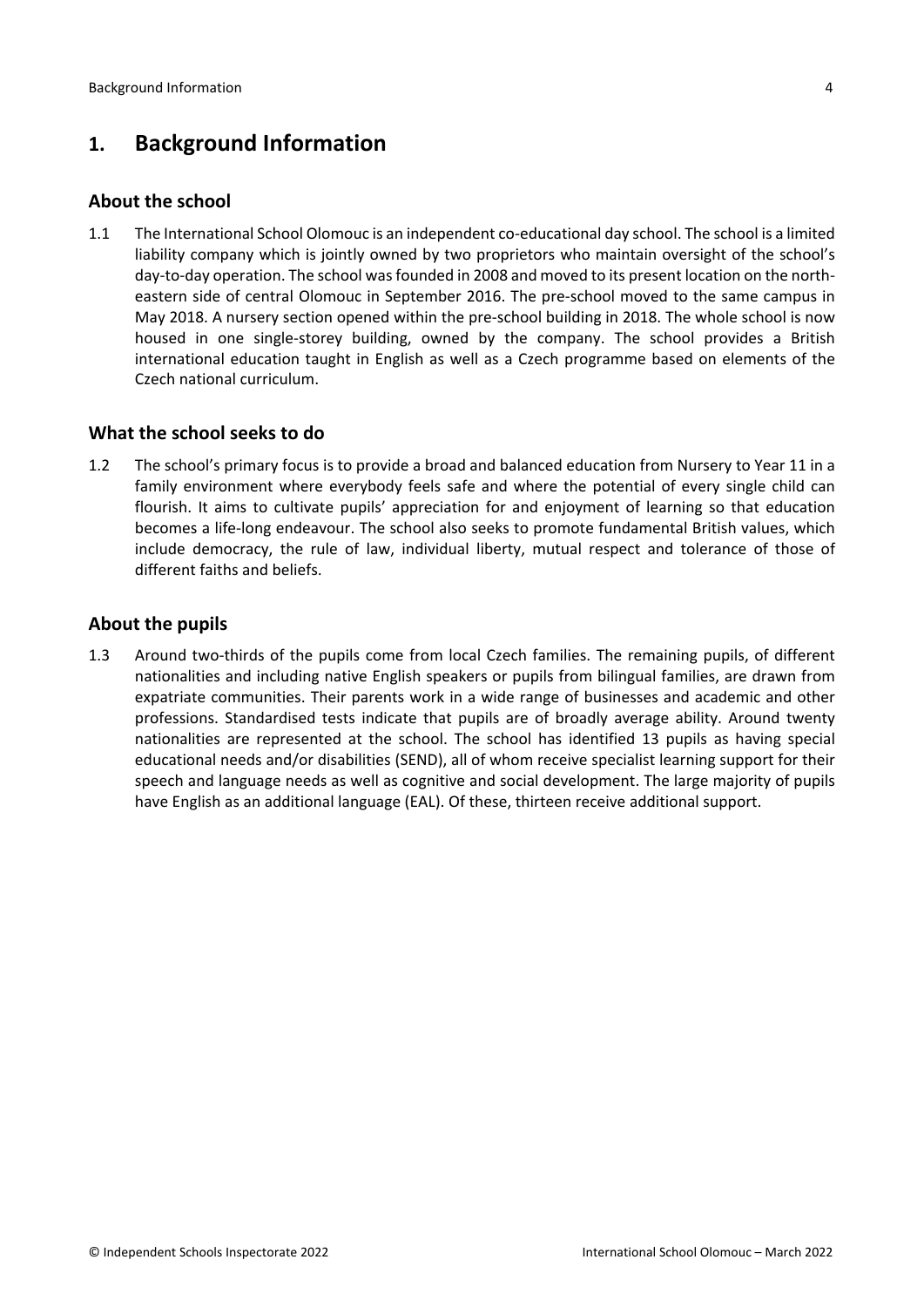# <span id="page-4-0"></span>**2. Inspection of Standards for British Schools Overseas**

# <span id="page-4-1"></span>**Preface**

The Independent Schools Inspectorate (ISI) is a body approved by the British Government for the purpose of inspecting independent schools in England and overseas.

Inspections for British schools overseas follow closely the framework and guidance for independent school inspection in England. ISI reports to the English Department for Education (DfE) on the extent to which schools meet the Standards for British Schools Overseas (BSO). It also takes account, where relevant, of compliance with any local requirements. Schools may opt for an inspection of COMPLIANCE ONLY or a combined inspection of EDUCATIONAL QUALITY AND COMPLIANCE.

The inspection of the school is from an educational perspective and provides limited inspection of other aspects, though inspectors will comment on any significant hazards or problems they encounter which have an adverse impact on children. The inspection does not include: an exhaustive health and safety audit; an indepth examination of the structural condition of the school, its services or other physical features; an investigation of the financial viability of the school or its accounting procedures; an in-depth investigation of the school's compliance with employment or company law; in-depth consideration of the extent to which the school meets the requirements of local law and custom.

**This is a COMPLIANCE ONLY inspection and as such reports only on the school's compliance with the Standards for British Schools Overseas.** The standards represent minimum requirements, and judgements are given either as **met** or as **not met**. In order to gain BSO accreditation, a school is required to meet all the standards applicable to them. Where the minimum requirements are not met, this is clearly indicated in the relevant section of the report. If a school does not meet all of the standards, it may elect to be re-inspected once it has taken the required actions in order to gain BSO accreditation.

# **Headline judgements against the Standards for British Schools Overseas indicate that the standards have been 'met' or 'not met' for accreditation.**

Accreditation as a British school overseas lasts for three years. The school's previous inspection was in November 2018. The school had a progress monitoring visit in June 2019.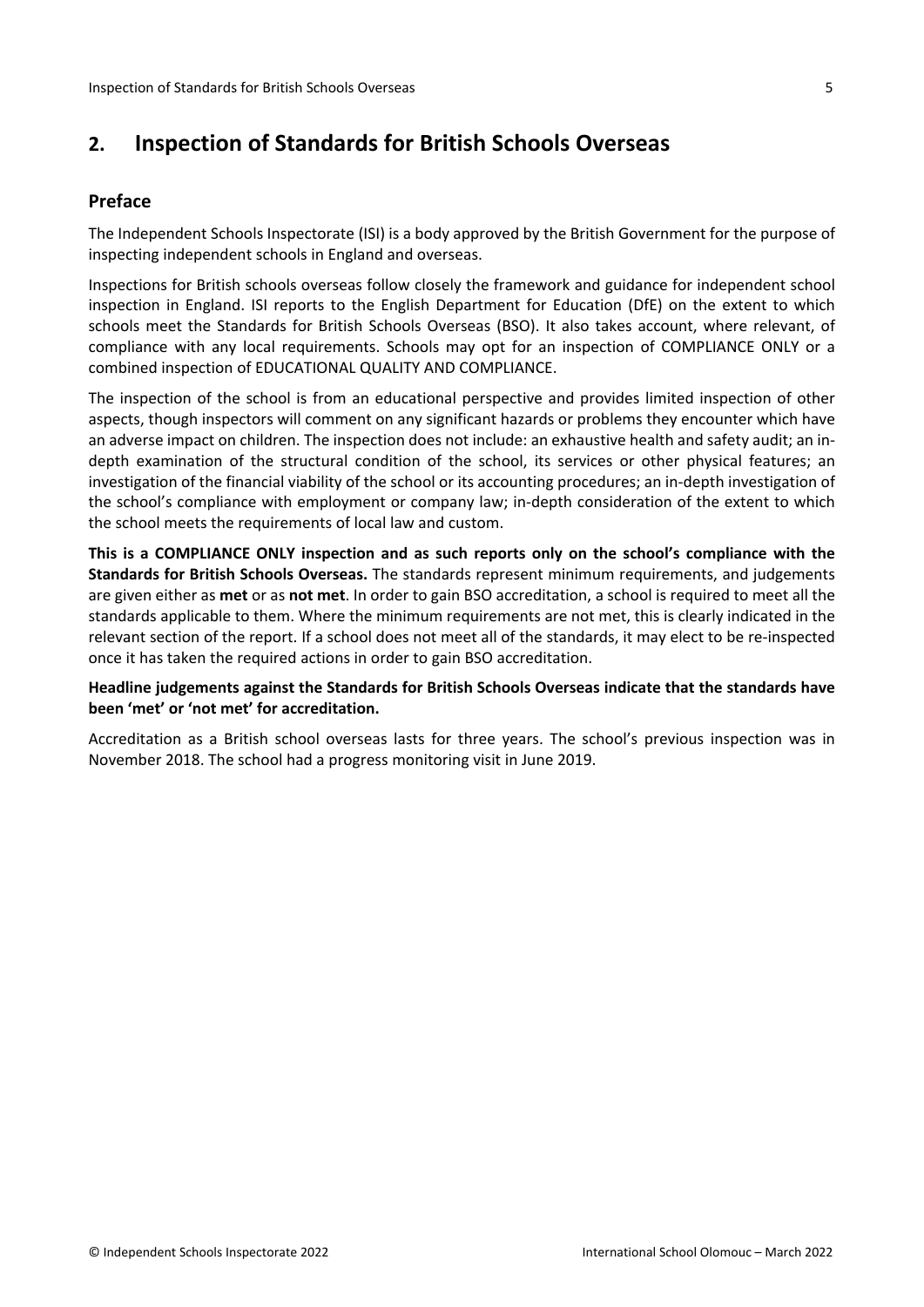## <span id="page-5-0"></span>**Key findings**

2.1 The school meets all the Standards for British Schools Overseas and no further action is required as **a result of this inspection.**

#### <span id="page-5-1"></span>**Part 1 – Quality of education provided**

#### **2.2 The standards relating to the quality of education [paragraphs 1–4] are met.**

- 2.3 The school provides an appropriate international curriculum that reflects the aims of the school. The pre-school largely follows the International Early Years curriculum. In the primary and lower secondary, the curriculum reflects elements of the Cambridge Primary and Lower Secondary curriculum frameworks, the International Primary Curriculum and the National Curriculum for England in selected subjects. Pupils in Years 9 to 11 can choose from a wide range of subjects offered as selfstudy options by Wolsey Hall which prepares them to take IGCSE examinations. Pupils who are Czech nationals also study Czech language, history and geography taught in Czech according to the Czech national curriculum. Through these curricula, the school provides pupils with experience in linguistic, mathematical, scientific, technological, human and social, physical, aesthetic and creative education. It enables them to acquire effective speaking, listening, literacy and numeracy skills and a good understanding of English. An appropriate programme of personal, social, health and economic education (PSHE) is incorporated into the International Primary Curriculum in the primary school and a course in Global Perspectives in the secondary school. The school offers pupils advice on and prepares them for the most appropriate future educational pathway, whether this be to enter a Czech grammar school at the end of Year 6 or Year 8 or to continue with a self-study option, which is overseen by the school's staff in Years 9 to 11. Policies, plans and schemes of work for all subjects take account of the ages, aptitudes and needs of the pupils. The school offers a limited range of extracurricular activities which provide opportunities for pupils to gain additional skills. The curriculum is underpinned by an understanding of fundamental British values, which also reflect the value systems of many other countries, and prepares pupils well for the opportunities, responsibilities and experiences of life beyond school. A very large majority of parents and pupils who responded to the pre-inspection questionnaires expressed satisfaction with the range of subjects and activities offered and the advice provided.
- 2.4 Almost all the teaching throughout the school is undertaken through the medium of English. Almost all pupils have English as an additional language. Emphasis is given in pre-school and lower primary to enabling all pupils to acquire a sufficiently good working knowledge of English to be able to understand lessons taught fully in English. The English competence of pupils who join in later years is assessed and, where necessary, these pupils are provided with additional English language lessons, usually taught in small groups. The teaching enables pupils to acquire new knowledge and make good progress, a view endorsed by a very large majority of the parents and pupils who responded to the questionnaire. The teaching is well planned, employs effective teaching methods, uses a range of resources, and demonstrates good subject knowledge and understanding. The harmonious relationships between teachers and pupils ensure that behaviour is managed well. The teaching does not discriminate against pupils because of their protected characteristics. The school uses various methods to identify pupils who have special educational needs and/or disabilities (SEND). Where necessary, the school draws up either a school support plan or an individual learning plan and provides support through individual or small-group tuition and through work in class that is suitably adapted for their needs. The school has enabled the teaching to continue uninterrupted throughout the COVID-19 pandemic through the provision of online lessons during periods of lockdown.
- 2.5 The school uses a range of standardised tests throughout the school to assess pupils' attainment and progress. These indicate that pupils' attainment is broadly average for those taking the same tests internationally and that pupils make good progress. Pupils in the senior school have yet to take any IGCSE examinations.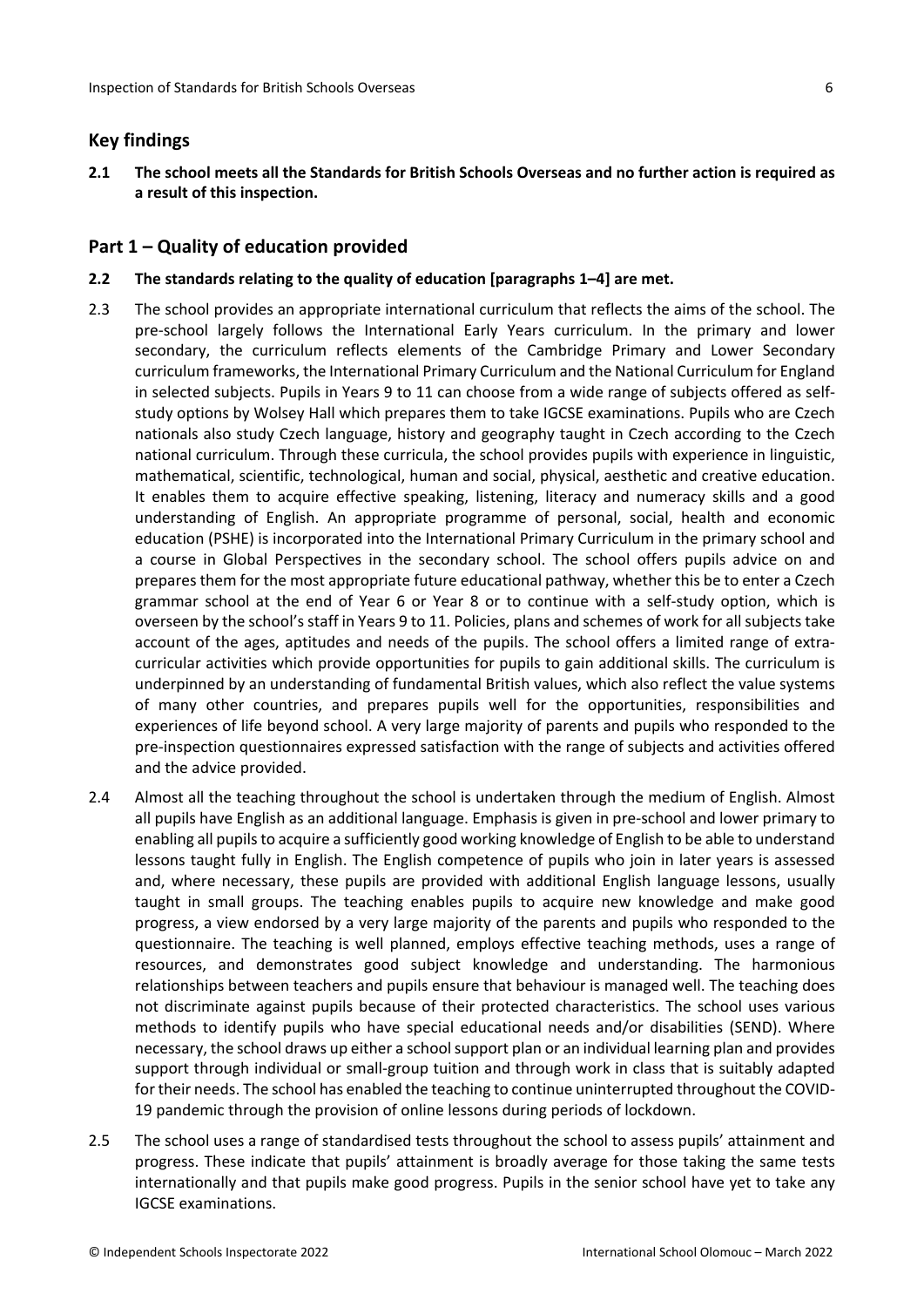# <span id="page-6-0"></span>**Part 2 – Spiritual, moral, social and cultural development of pupils**

#### **2.6 The standard relating to spiritual, moral, social and cultural development [paragraph 5] is met.**

2.7 The school promotes values which are fundamental to life in Britain as well as many other countries through the topics followed in the International Primary Curriculum, the Global Perspectives course, assemblies and other special activities which take place throughout the year. The school encourages pupilsto have respect for other people regardless of their background or the protected characteristics of age, disability, gender reassignment, marriage and civil partnership, pregnancy and maternity, religion or belief, sex and sexual orientation. It encourages respect for democracy and the democratic process and helps pupils to develop balanced views on political issues. All of the pupils and parents who responded to the questionnaires confirmed that the school actively promotes values of democracy, respect and tolerance of those with different faiths and beliefs. Pupils are taught to distinguish right from wrong and to accept responsibility for their own behaviour. The school prepares pupils for the responsibilities of citizenship in the UK, the Czech Republic and the wider world. It provides opportunities for pupils to make meaningful contributions to the lives of others within the school, the local community and globally.

# <span id="page-6-1"></span>**Part 3 – Welfare, health and safety of pupils**

#### **2.8 The standards relating to welfare, health and safety [paragraphs 6–16] are met.**

- 2.9 The school makes appropriate arrangements to safeguard and promote the welfare of pupils. The school's safeguarding policy is fit for purpose and is implemented effectively. The procedures outlined therein are based largely on guidance provided for schools in England but also take into account the requirements of the local authorities, with whom the school has a good working relationship. The safeguarding policy is supplemented by a range of other policies, including policies for online safety, whistleblowing and safe recruitment, and a staff code of conduct, all of which serve to provide a safe and secure environment for the pupils. Safeguarding matters are overseen by a designated safeguarding lead (DSL), who is also the head of school, and a deputy DSL. Both have undertaken safeguarding training for DSLs, as hasthe proprietor, and have a thorough understanding of their roles and responsibilities. The proprietor maintains oversight of safeguarding to ensure that procedures are carried out appropriately. An annual review of policy and procedures is undertaken. Staff are trained in the school's procedures, not only when they join the school, but through training sessions at the start of each school year and regular updates. Staff know what to do should they become aware of any safeguarding concern about a pupil or if there is an allegation against a member of staff. All of the staff who responded to the pre-inspection questionnaire expressed confidence in the school's safeguarding procedures and feel properly equipped to deal effectively with any concerns about pupils which may arise. In their responses, all parents said the school does all it can to ensure their children learn in a healthy and safe environment and all pupils said they feel safe in the school. The school maintains confidential records of all child protection concerns; these contain sufficient detail and record any discussions, decisions and action taken.
- 2.10 The school has appropriate policies in place to promote good behaviour and to prevent bullying; these are known and understood by pupils and staff. All of the parents and pupils who responded to the questionnaires agree that the school actively promotes good behaviour, which is reinforced through a system of rewards which celebrate pupils' successes and achievements. Records are kept of all behavioural issues and suitable sanctions are applied if the need arises. Bullying is a rare occurrence, and a very large majority of pupils say that the school does all it can to prevent bullying from happening. An anti-bullying week helps pupils to understand the nature and consequences of bullying.
- 2.11 The school's approach to health and safety is thorough; its policies and practice meet the requirements of the Czech authorities and are in accordance with expectations for schools in England. The proprietor maintains oversight of health and safety arrangements and ensures that records are kept of all health and safety checks. The school has complied with health and safety measures required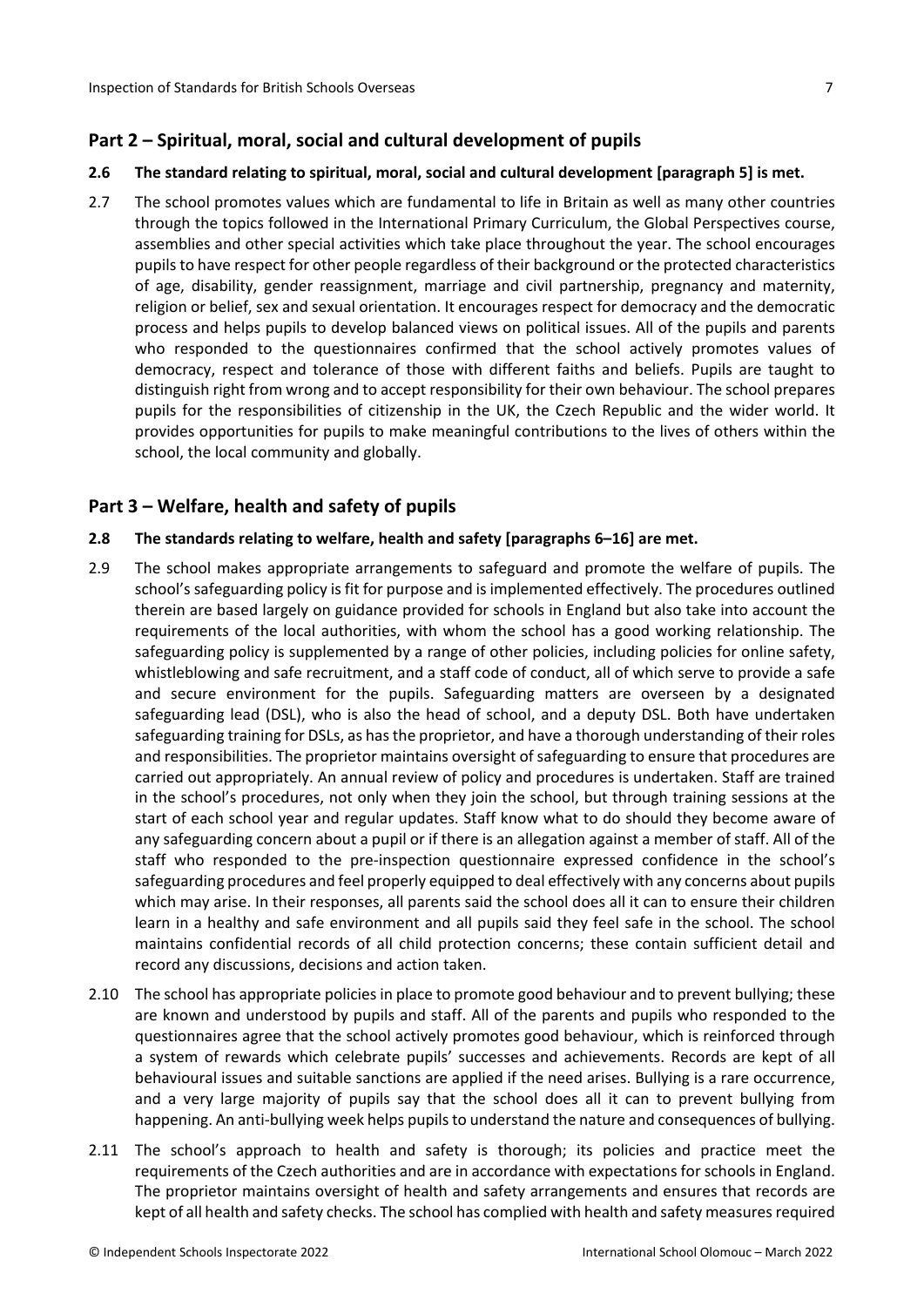by the Czech authorities during the COVID-19 pandemic. The school has undertaken a thorough fire risk assessment, and staff receive fire prevention training at the start of the school year. Fire drills for staff and pupils are held twice a year. An external company maintains the school's fire alarm system and checks fire extinguishers annually. Emergency exits are clearly signposted. The school has an appropriate risk assessment policy and ensures that risks which may affect pupils' welfare, health and safety are identified and mitigated.

2.12 The school has appropriate policies for first aid and related matters. Sufficient staff are trained in first aid, and those supervising children in the pre-school have undertaken paediatric first-aid training. Appropriate records are kept of any medical incidents or consultations. Medicines are stored securely. First-aid kits are available in different locations around the school and are provided for off-site visits. Pupils are appropriately supervised during the day, at breaks and lunchtimes and at various locations around the school. Supervision in the pre-school ensures appropriate ratios of staff to children. The school's procedures for recording attendance have improved since the previous inspection. Pupils' attendance is checked at the start of the day and at every lesson, and staff know the whereabouts of any pupils who may be absent. Admission and attendance registers meet local requirements, are backed up electronically and are maintained for the requisite period of time.

# <span id="page-7-0"></span>**Part 4 – Suitability of staff, supply staff, and proprietors**

- **2.13 The standards relating to the suitability of those in contact with pupils at the school [paragraphs 17–21] are met.**
- 2.14 The school's procedures for carrying out the required checks on staff and proprietors to ensure their suitability to work with children have improved markedly since the previous inspection. The school records all pre-appointment checks on a single central register of appointments (SCR) which shows that each person's identity and previous employment history have been checked and that at least two references are received for each new member of staff. For each new employee, the school carries out a criminal record check with the Czech authorities and, where relevant, overseas authorities. It checks each person's right to work in the Czech Republic and that new staff are medically fit to carry out the work for which they have been appointed. Where relevant, the school checks the qualifications of new staff. Checks ensure that no staff appointed from the UK have been prohibited from teaching or from managing a school. All checks are carried out before a person starts working in the school. Staff files contain copies of relevant documentation used to carry out suitability checks and indicate that the information recorded on the SCR is accurate.

# <span id="page-7-1"></span>**Part 5 – Premises of and accommodation at schools**

# **2.15 The standards relating to the premises and accommodation [paragraphs 22–31] are met.**

2.16 The school's accommodation is fit for purpose and well maintained, a view endorsed by all of the parents who responded to the pre-inspection questionnaire. Suitable toilet and washing facilities are provided for pupils in different locations around the school, and separate, clearly labelled facilities are available for staff and visitors. Changing facilities and showers are available for senior pupils when they have physical education (PE) lessons at an off-site location. Accommodation and facilities for the short-term care of sick and injured pupils meet the minimum requirements, although their location is far from ideal. The buildings are maintained in good condition and are checked regularly for any issues that might compromise the health, safety and welfare of pupils. The lighting and acoustics in teaching rooms are suitable, and there is adequate external lighting. Suitable drinking water facilities are provided and clearly marked. The school has plentiful space for outdoor play and for PE and games. Pupils in the senior school also have access to external facilities for PE and games.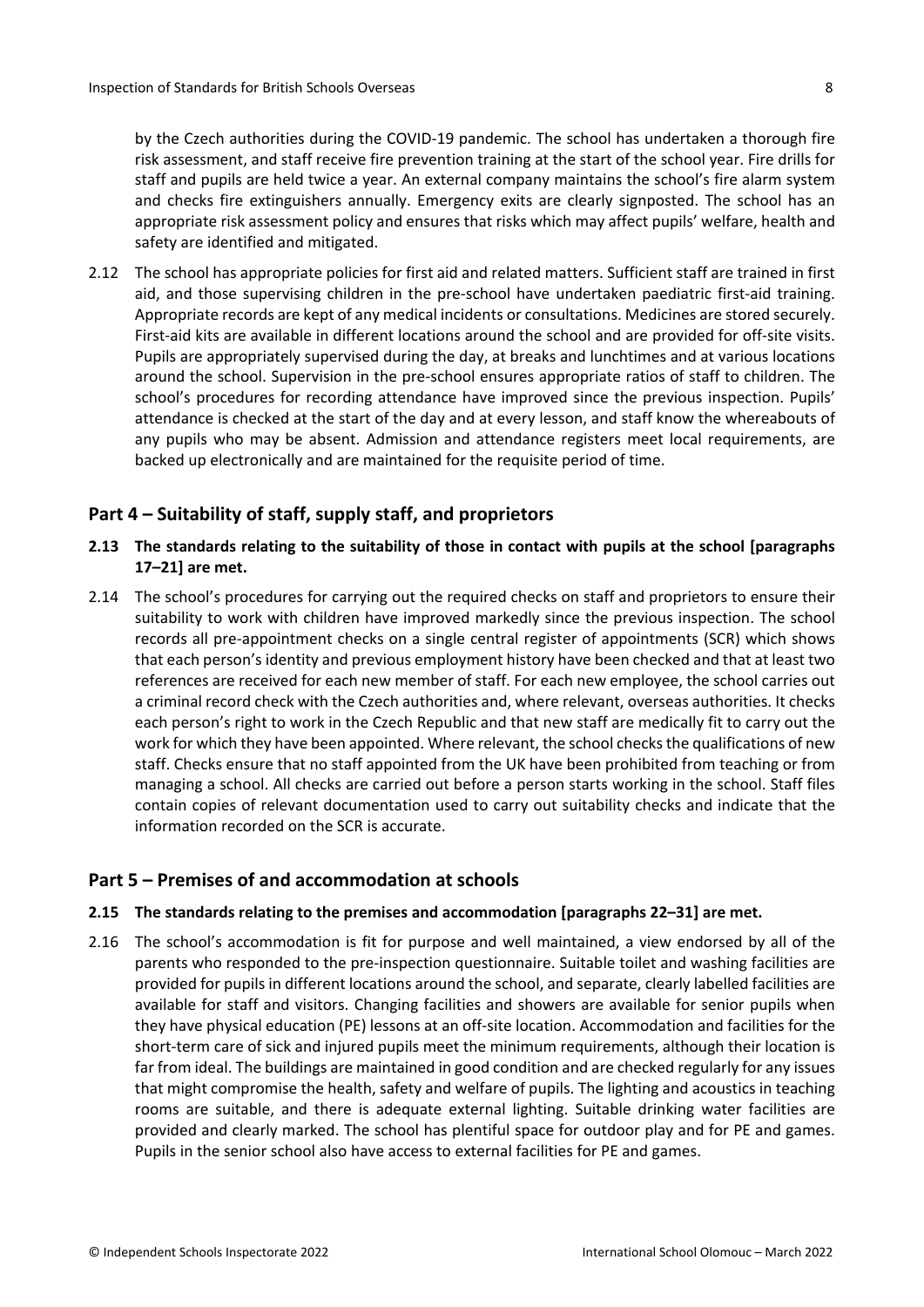## <span id="page-8-0"></span>**Part 6 – Provision of information**

#### **2.17 The standard relating to the provision of information [paragraph 32] is met.**

2.18 All of the parents who responded to the pre-inspection questionnaire said that information about the school's routines and policies is readily available. Inspection evidence shows that a range of information is variously published, provided or made available to parents, inspectors and relevant local authorities. This information includes details about the proprietors, the aims of the school and the curriculum offered. The safeguarding policy is posted on the school's website. Arrangements and policies for admission, behaviour and exclusions, bullying, complaints, health and safety, first aid, provision for pupils with SEND and those with EAL are available on the school's website as well as copies of the school's most recent inspection reports. A synopsis of the results of standardised tests administered by the school is available from the proprietor on request and is sent by email to parents with children at the school. Written reports on each pupil's attainment and progress are sent to parents at the end of each term.

#### <span id="page-8-1"></span>**Part 7 – Manner in which complaints are handled**

#### **2.19 The standard relating to the handling of complaints [paragraph 33] is met.**

2.20 The school has an appropriate procedure for the handling of complaints which is published on the school website and is available to parents. The school's complaints policy sets out arrangements for parents to raise concerns or complaints with the school using a three-stage process. It sets out clear time scales for the management of a complaint. The process seeks to resolve any complaint informally in the first instance. If concerns are not resolved in this way, parents may proceed to lodge a formal complaint in writing. If the complaint remains unresolved, the school makes provision for a hearing before a panel appointed by or on behalf of the proprietor. This consists of at least three people who were not directly involved in the matters detailed in the complaint and it includes at least one person independent of the management and running of the school. The complainant may attend this hearing, accompanied if they wish. The panel can make findings and recommendations which are communicated to the complainant and, where relevant, the person complained about. A confidential record is kept of all complaints and findings, including action taken by the school whether or not the complaint is upheld. No complaints have reached the formal stage or gone to a panel hearing for a number of years. A very large majority of parents who responded to the questionnaire said that they receive timely and helpful responses to their questions, concerns or complaints. Inspection evidence confirms this view.

# <span id="page-8-2"></span>**Part 8 – Quality of leadership in and management of schools**

#### **2.21 The standard relating to leadership and management of the school [paragraph 34] is met.**

2.22 The proprietors ensure that the leadership and management of the school demonstrate good skills and knowledge and fulfil their responsibilities effectively so that the standards for British Schools Overseas are met consistently, and the well-being of pupils is actively promoted. The vast majority of parents, in their response to the pre-inspection questionnaire, agreed that the school is governed, led and managed well. Inspection evidence confirms this view.